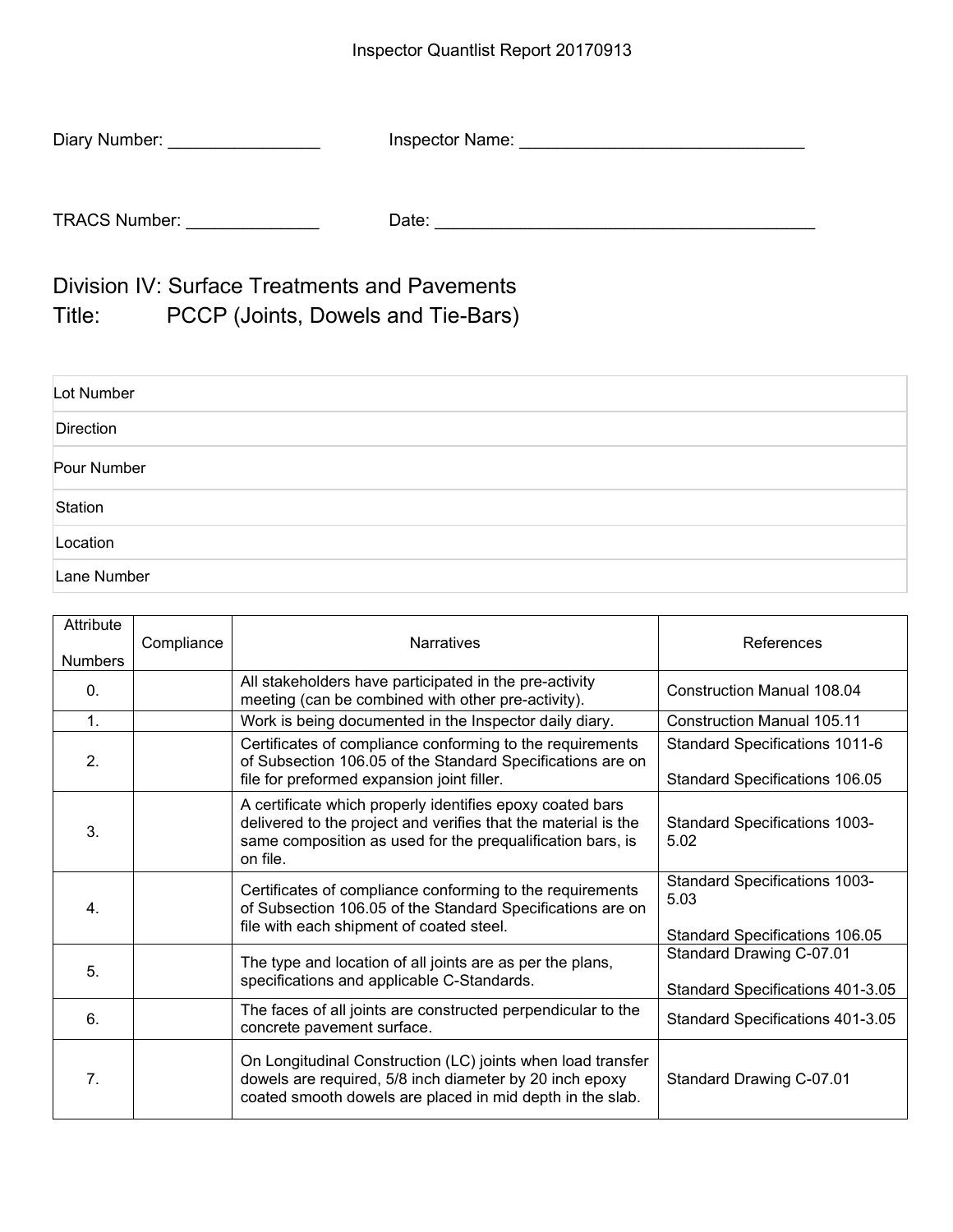| 8.  | On Longitudinal Construction (LC) joints when load transfer<br>dowel assemblies are not used, 5/8 inch diameters by 24<br>inch epoxy coated smooth dowel (tie-bars) are placed at<br>mid depth in the slab.                     | Standard Drawing C-07.01                |
|-----|---------------------------------------------------------------------------------------------------------------------------------------------------------------------------------------------------------------------------------|-----------------------------------------|
| 9.  | On Longitudinal Construction (LC) joints, load transfer<br>dowel assemblies are placed on 30 inch centers.                                                                                                                      | Standard Drawing C-07.01                |
| 10. | When paving next to existing pavement, tie bars are placed<br>in all Longitudinal Construction (LC) joints by drilling 7/8<br>inch holes into the hardened concrete and anchoring with<br>an adhesive approved by the Engineer. | Standard Drawing C-07.01                |
| 11. | Tie bars are placed in all Longitudinal Construction (LC)<br>joints by acceptable mechanical methods while the<br>concrete is still plastic or drilled and doweled after concrete<br>has hardened.                              | Standard Specifications 401-3.05<br>(B) |
| 12. | Tie bars for joints placed in adjacent slabs of different<br>thickness are placed within 1 inch of the mid depth of the<br>thinner slab.                                                                                        | Standard Specifications 401-3.05<br>(B) |
| 13. | Tie bars are placed in all Longitudinal Weakened Plane<br>(LWP) joints by acceptable mechanical methods while the<br>concrete is still plastic.                                                                                 | Standard Specifications 401-3.05<br>(B) |
| 14. | On Longitudinal Weakened Plane (LWP) joints when load<br>transfer dowel assemblies are used, #5 rebar by 20 inch                                                                                                                | Standard Drawing C-07.01                |
|     | long tie bars are placed at mid depth in the slab (+/- 1/2<br>inch).                                                                                                                                                            | Standard Drawing C-07.02                |
| 15. | On Longitudinal Weakened Plane (LWP) joints, #5 rebar<br>(tie bars) are placed on 30 inch centers.                                                                                                                              | Standard Drawing C-07.01                |
|     |                                                                                                                                                                                                                                 | Standard Specifications 401-3.05        |
| 16. | Transverse Construction (TC) joints are placed at the end<br>of each day's production, or when placement of concrete is<br>discontinued for more than 90 minutes.                                                               | Standard Specifications 401-3.05<br>(C) |
| 17. | All Transverse Construction (TC) joints are formed<br>perpendicular to the centerline of the roadway.                                                                                                                           | Standard Drawing C-07.01                |
| 18. | All Transverse Construction (TC) joints are properly located<br>between Transverse Weakened Plane (TWP) joints (2 foot<br>minimum separation).                                                                                  | Standard Drawing C-07.03                |
| 19. | Transverse Weakened Plane (TWP) are aligned with TWP<br>joints in any previously placed concrete.                                                                                                                               | Standard Specifications 401-3.05<br>(A) |
| 20. | Expansion joints (E) and (H), are constructed at locations<br>as specified on the details.                                                                                                                                      | Standard Drawing C-07.01                |
| 21. | Expansion joints $(E)$ , $(H)$ and $(K)$ are constructed with $1/2$<br>inch preformed expansion joint material recessed one inch<br>below the PCCP surface.                                                                     | Standard Drawing C-07.01                |
| 22. | Type (K) joints are placed around the complete perimeter<br>of miscellaneous structures catch basins, sign structure<br>foundations, piers, abutments and other concrete facilities.                                            | Standard Drawing C-07.01                |
| 23. | Type (H) and (K) joints are constructed without tie bars.                                                                                                                                                                       | Standard Drawing C-07.01                |
| 24. | All (E) joints have 1-1/2 inch diameter epoxy coated<br>smooth dowels (tie bars) on 1 foot-6 inch centers, placed at<br>mid depth in the slab.                                                                                  | Standard Drawing C-07.01                |
| 25. | Median Barrier Joints (B) with PCCP on both sides are<br>constructed with tie bars.                                                                                                                                             | Standard Drawing C-07.01                |